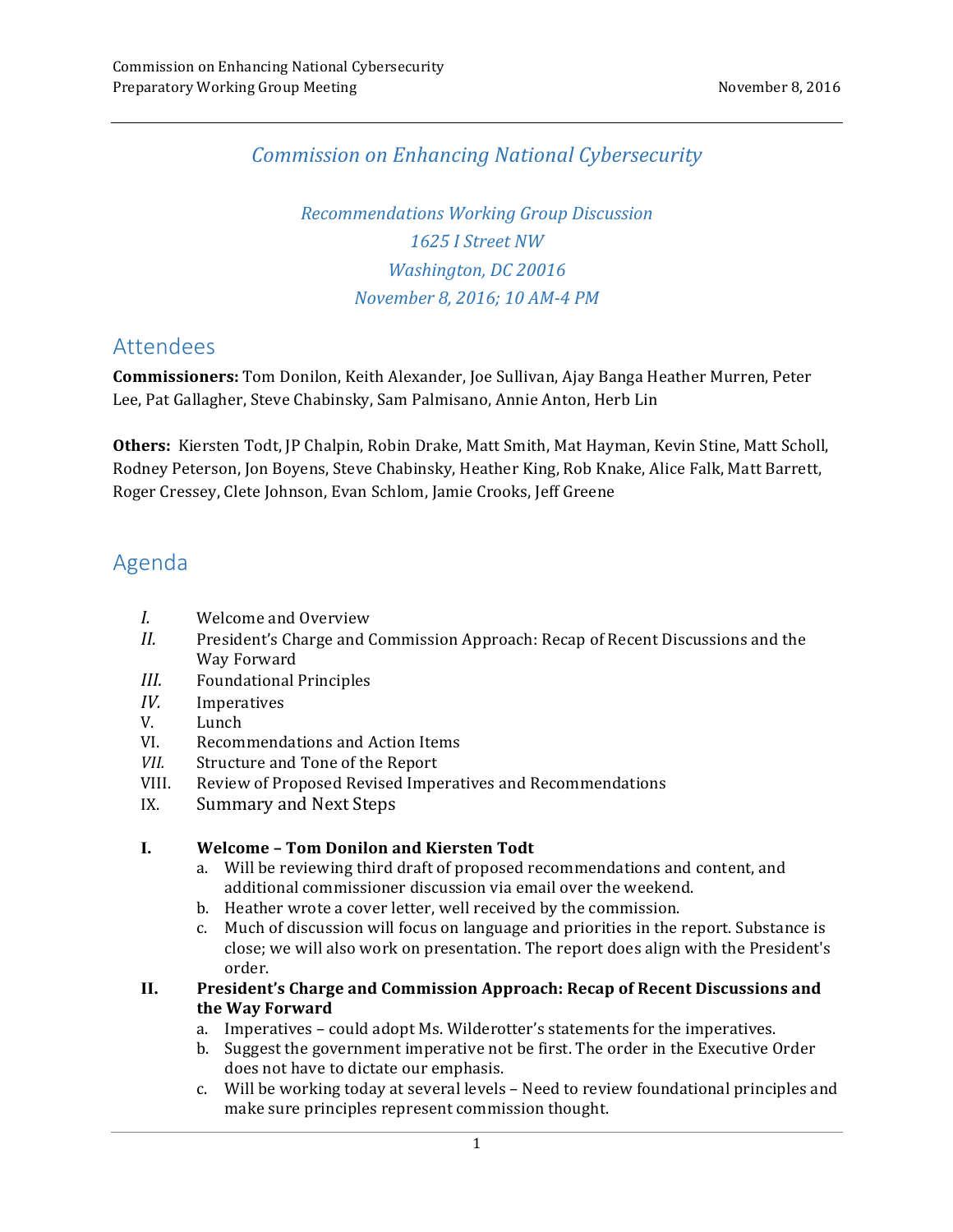- d. There are six proposed imperatives workforce is now a separate imperative.
- e. Recommendations there are thirteen proposed at present; will address action items as there is time.
- f. Mr. Lin brought up in email that there should be a statement to indicate that not all Commissioners agree with the final overall content of the report. The report has greater impact with greater consensus.
- g. **Mr. Palmisano**: If commissioners want to expand on discussion on certain areas, it is ok. We should emphasize fixes for underlying issues. We can make the government perfect, but it won't fix problems. There is a sentiment in the commission that we are not addressing the underlying problems.
- h. Mr. Gallagher: Lack of consensus is ok, but indifference is a problem. Dissent should only be presented if there has been serious discussion. Fixing the government is not the same as fixing cybersecurity. The government has become dependent on information. The government does need to be fixed but it is not the root. Ineffectiveness in the government can undermine any efforts.
- i. **Mr. Palmisano:** There is a strong belief from those with a technical viewpoint, that we are compelled to fix the underpinning causes of the current issues. Would like to open discussion with this idea out there. We need to develop strong requirements, with technical assistance to deal with these issues. Internet of Things, identity management, and liability are the top three areas in the report.
- j. **Mr. Sullivan;** I have been struggling with language on protecting the digital economy and protecting the nation. There is a military aspect, and enforcement of law on the street. We are not in the cyber-war business. We get pulled into the language of war and nation-state challenges. We should be in the business of making things safe for businesses, etc. Cyber war and safety are intertwined.
- k. Mr. Gallagher: Our primary focus is on the civilian side. The military side can muddy things, but we need to stay to the civilian side and acknowledge the other elements.
- l. Mr. Chabinsky: Initially attacks were problem of the companies, government became involved when companies took initiatives that Justice did not like.
- m. **Mr. Alexander:** The commission does not dwell on cyber-war, but the commission should give the next President a path of what to do.
- n. Mr. Banga: It must be addressed with the right balance.
- o. Mr. Lin: Did we not agree that there were areas we would not address directly. We will acknowledge related but important issues.
- p. Mr. Donilon: Regarding direction We are not discussing .mil domain.

### **III. Foundational Principles**

- a. **Ms. Anton:** Would like to re-write the privacy principle.
- b. Importance of global means to deal with cybersecurity and global interconnectedness and inter dependencies. Could add as another principle.
- c. **Mr. Gallagher:** The purpose of the principles is to expose our thought process. It can be noted there are two aspects to government - military and civilian. The idea of dependence - We are in a time when governments, institutions and individuals are dependent on technology. It is critical to get the incentives right. We can be agnostic as to the type. We can point out market forces and regulation can contribute to incentives.
- d. **Mr. Lin and Mr. Lee:** Puzzled by the technical concept of privacy to the top level. The primary focus should be protection of civil liberties. Privacy is important, but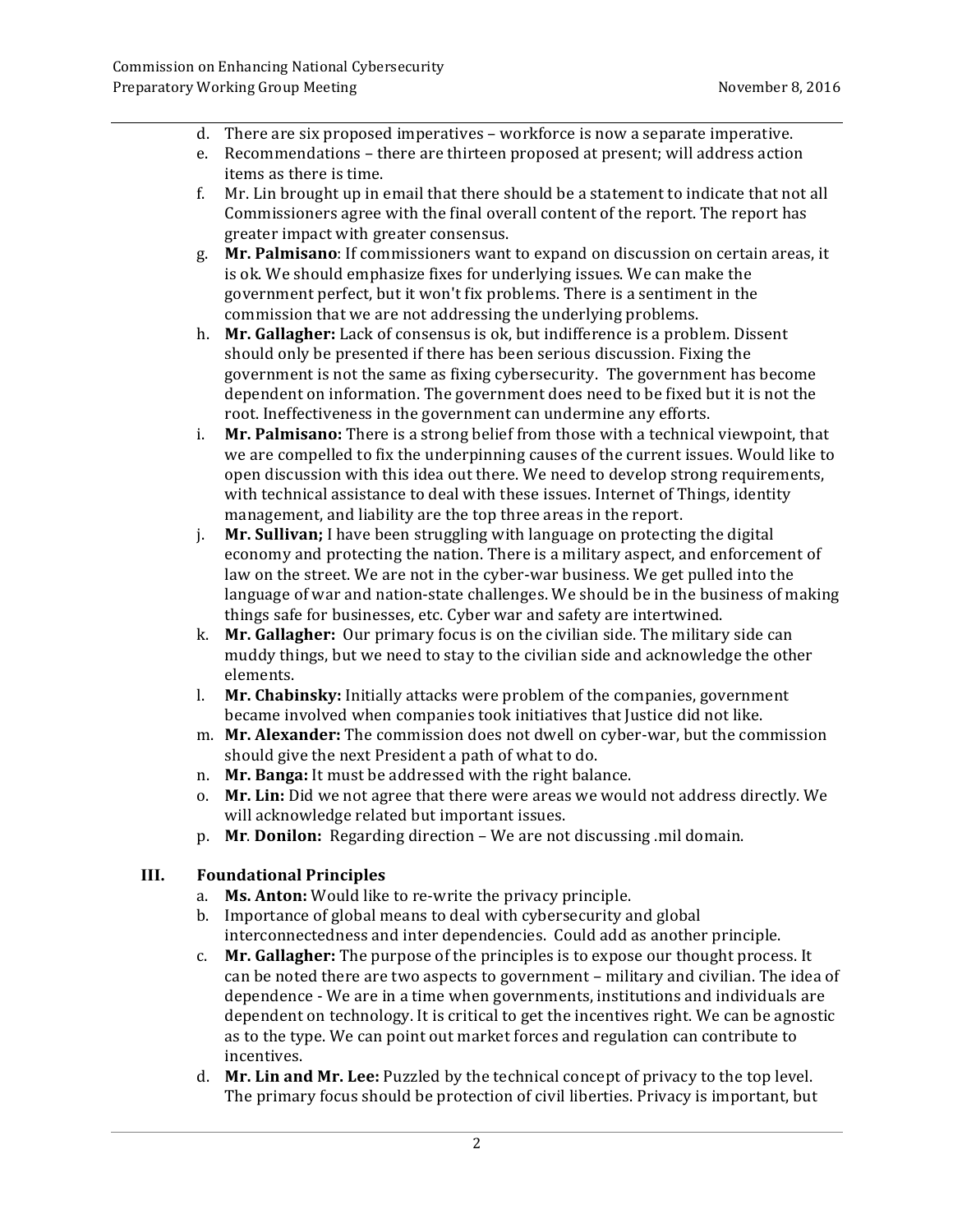why is it elevated uniquely to the top level? Privacy does have places where it is important, but it becomes overly technical in other areas.

- e. Ms. Anton: Will re-examine the privacy aspects from a technical point of view. The report must be understandable to policy makers and engineers.
- f. Ms. Todt: There is some feeling the report is too technical in its language.
- g. **Mr. Palmisano**: Can we talk more about what parts are too technical and develop simpler language?
- h. **Ms. Murren**: It may not be the whole report, but there are some places where it can be examined.
- i. **Mr. Lee:** Too technocratic.
- j. **Mr. Lin:** In reference to IoT devices, they are not talking about laptops. Are we saying we don't care about others - cyber-physical devices or cyber only devices?
- k. **Mr. Lee:** The language can be too abstract.
- **l.** Mr. Donilon: Must say things like "Popularly referred to as the IoT"; "We are speaking of;" etc.
- m. **Ms. Anton:** Noting meanings of terms in the report is important.
- n. **Mr. Alexander:** Must be language on the US effort to continue to lead in the internet.
- o. Mr. Lee: There is concern to how the language will be received in the rest of the world. Some countries may find certain parts offensive.
- p. Mr. Gallagher: If we are asserting leadership it may be a slippery slope. Speaking from an innovation perspective, it may be better received. We want to encourage thought leadership and innovation.
- q. Mr. Palmisano: The US may have the best innovation model going.
- r. Mr. Donilon: "It is important for the US to lead, invest, and ensure..."
- s. **Mr. Lin:** What do we want to say about R&D in cybersecurity? Include investment reference in imperative.
- t. **Ms. Murren**: Relate the order of the imperatives with the principles. Will look at relating the order.
- u. Ms. Todt: We have agreement on the total of 12 proposed principles. The first is that government is information department and second is convergence. Should privacy remain a principle?
- v. Ms. Anton: Would like opportunity to re-write on the importance of investment and collaborate with international standards organization. If we don't it will have negative consequences.
- w. **Mr. Donilon:** Regarding one of the principles Can we emphasize importance of incentives? There are recommendations for private sector responses, but regulation may be pointed to if there is not sufficient progress. Incentives can be driven by any combination of forces including market and others.
- x. **Mr. Gallagher:** We know there are things we are not doing that we should be doing. What makes that happen? We should speak to that.
- y. **Ms. Todt:** Will reorder, and revise.
- z. **Tom Donilon:** Could combine fourth and fifth principles.

### **IV. Imperatives**

- a. Do the imperatives reflect commission priorities?
- b. Some recommended not starting with the government imperative.
	- i. **Mr. Gallagher:** There are a couple of major actions dealing with current threats – Identity is one area, information sharing, etc. Tackling large threat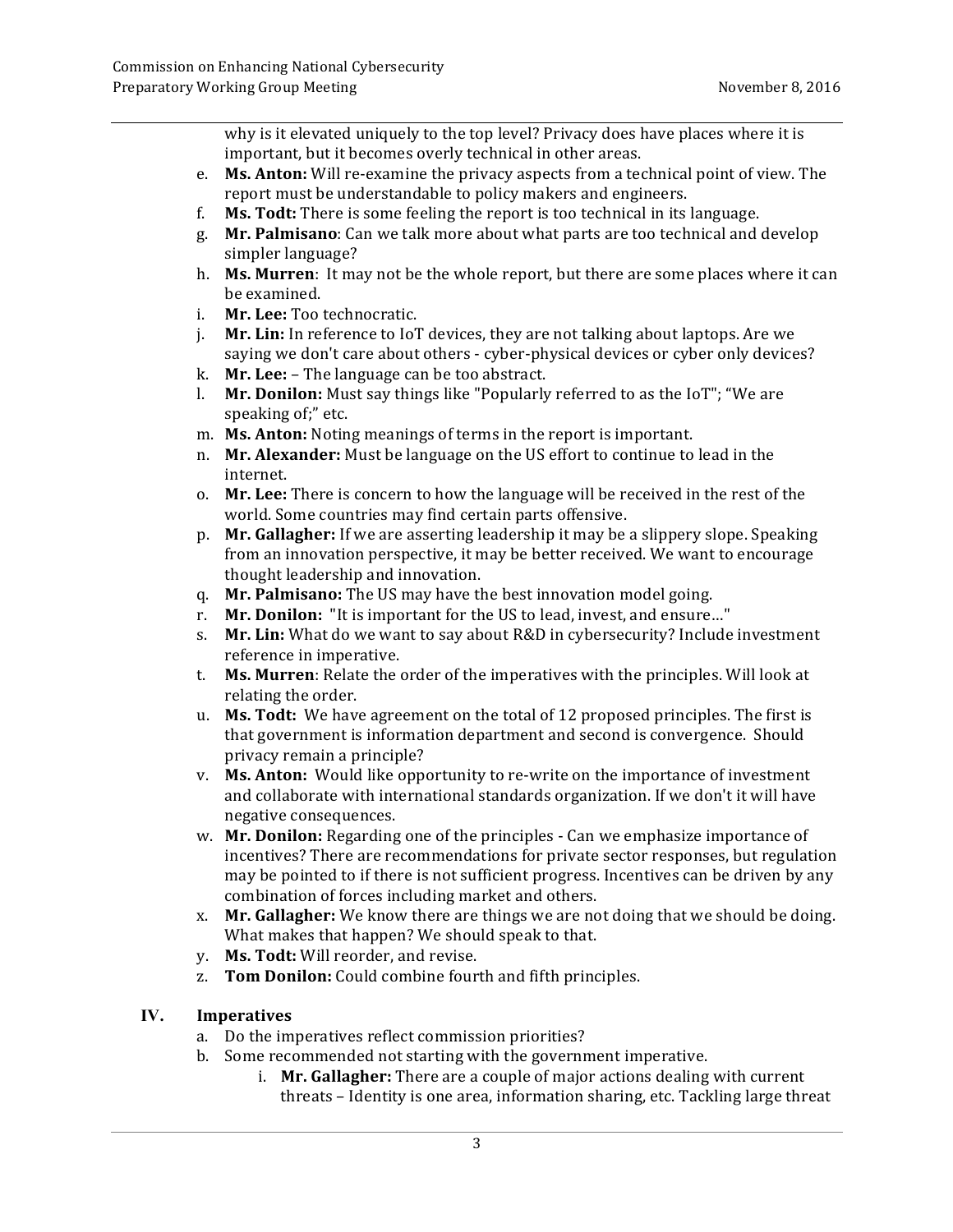vectors. Next, best practices; third-mission role of government, it is not the role of the private sector alone.

- ii. Insurance deals with the future (not a present imperative).
- iii. **Mr. Chabinsky:** Cleaning up the internet is part of a larger issue. It means shifting to a higher level and away from consumers. What are the things we can do now to start the process of moving away from consumers? Three main areas.
- iv. Mr. Gallagher: IoT is a current technology, not future. Need to address preventative steps, and response measures.
- v. IoT means connected devices, for definition terms.
- vi. Mr. Banga: Identity should not be submerged as an action item. It should be a separate recommendation. It seems that identity management, information sharing, and protecting the weakest link must be in the principles.
- vii. **Mr. Lee:** The reason the commission exists to respond to identity management. It should be fairly high level. We are not helpless on the internet. We have technologies. Mobilizing them in a meaningful way is the challenge.
- viii. **Mr. Chabinsky:** Remove the burden from the consumer.
- ix. **Ms. Murren:** We are here to create change, not just write a report.
- x. **Ms. Todt:** Recommendations are broad ideas; action items are steps. Imperatives are key priorities.
- xi. Mr. Chabinsky: Clean pipes few things eliminate known vulnerabilities; getting rid of threats, etc.
- xii. **Mr. Lin** We are intervening in the end-to-end design philosophy. Can it kill innovation? Some international counterparts will interpret it as government intervention in cleaning up the net.
- xiii. **Mr. Chabinsky:** The language was carefully chosen. The current law in the US is that carriers should be aware of bad traffic. The backbone must be able to protect itself. Carriers are sorting traffic now, but it must have purpose.
- xiv. **Mr. Lee:** Clean pipes in the report is very risky for the commission. The language must only be interpreted in one way. It may also need to disclaim certain things.
- xv. **Mr. Donilon:** There are systemic attack vectors. Second idea identity management. Passwords and identity have been at the center. It is a complex idea relating to cost. How will it be paid for? There is responsibility to not have known malicious activity. Suggest it be studied by working together. It could be a phased approach. First the goal, then action (going after botnets, moving to multifactor identification (MFA), improving citizen interfaces with the government, and federated identity management. Small, medium businesses also important. for example). The identity management idea (from Mr. Banga's paper) -
- xvi. **Mr. Lee:** Clean pipes came from the White House. We need to be careful how we speak of it.
- xvii. **Mr. Palmisano:** Internal fraud, identity management, safety.
- xviii. **Mr. Lee:** Concerned about carelessness on the part of the White House. Pandora's box has been opened. US leadership needs to address what is happening.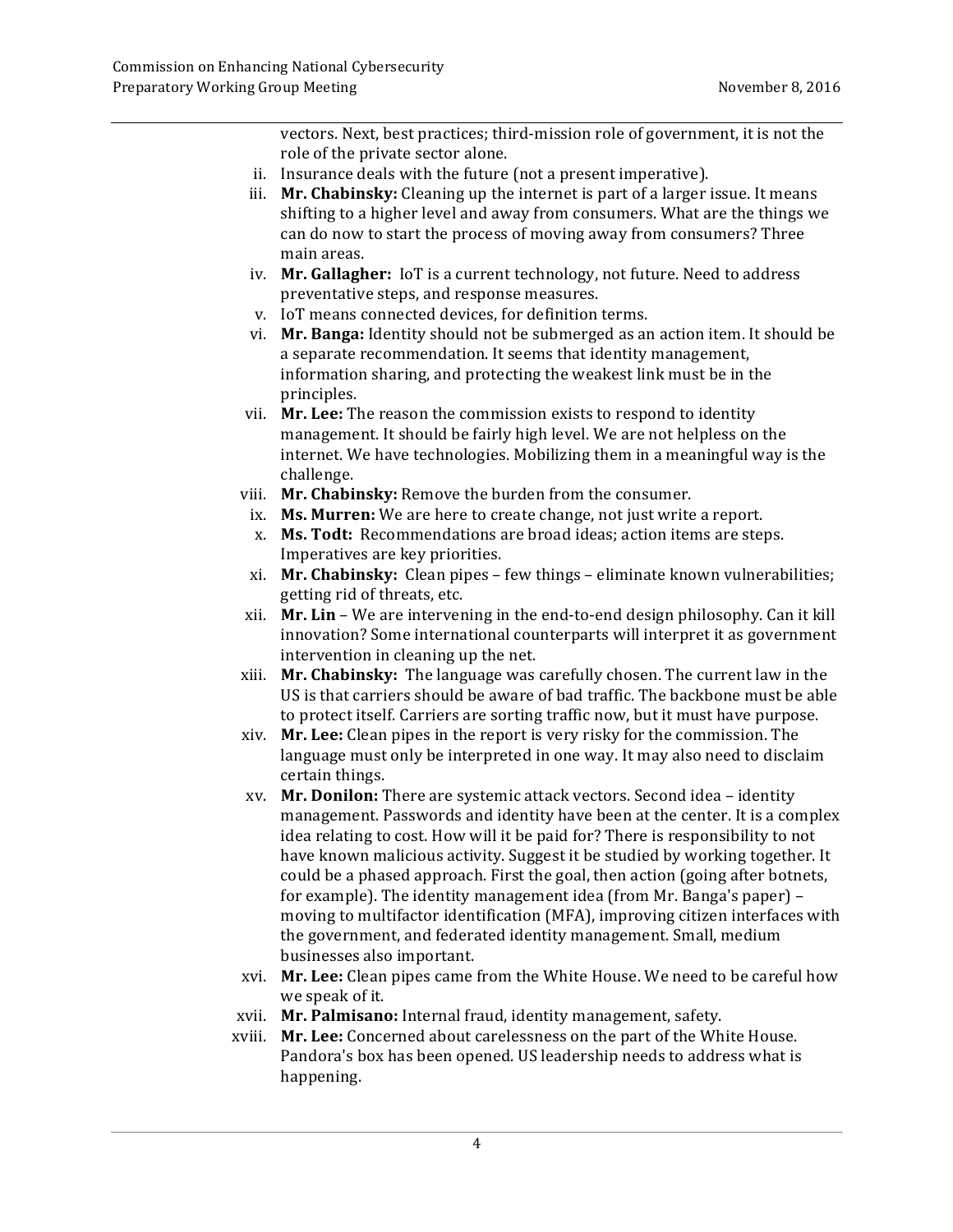|         | xix. Mr. Donilon: We start by identifying known unlawful internet programs       |
|---------|----------------------------------------------------------------------------------|
|         | that should not exist. Should move from there to getting agreement they          |
|         | should be eliminated. Describing a path forward is the goal.                     |
| XX.     | Mr. Johnson: The inquiry is not just about the pipes. It is crucial to look at   |
|         | malicious traffic. "Clean ecosystem," not pipes.                                 |
| xxi.    | Ms. Todt: There are threats to the internet today; recommendations will          |
|         | follow what is here. Threats, identity management, small medium business,        |
|         | are the big three.                                                               |
| xxii.   | Mr. Palmisano: Idea of clearing house to protect digital identities for life. If |
|         | the technology can work, it is a huge portion of the issue.                      |
| xxiii.  | Mr. Gallagher: The ideas that have been spoken of have not been put into         |
|         | practice on any large scale.                                                     |
| xxiv.   | Mr. Palmisano: If the government establishes all interactions happen             |
|         | through that interface, it will come to pass. We can start with named            |
|         | consumer-facing government programs. We can then build next steps.               |
| XXV.    | Mr. Sullivan: We should encourage the government to lead on identity             |
|         | management. Social security numbers, airports, etc. There is no reason why       |
|         | the government could not build digital identities for citizen interactions.      |
|         | "Government as an authenticator." It should start with something simpler         |
|         | like unified identity for government services.                                   |
| xxvi.   | Mr. Banga: MFA does help with authentication, but it slows adoption of           |
|         | digital services. The wording makes it look like citizens must accept MFA to     |
|         | use government services. It will create enormous friction. A true digital        |
|         | identity is what could solve the problem.                                        |
| xxvii.  | Mr. Gallagher: The strength of the authentication is the key. Define "strong"    |
|         | and the technology will follow. The proofing side is where the challenge is.     |
|         | The government must drive adoption.                                              |
| xxviii. | Mr. Lee: Does this proposed recommendation imply a common identity               |
|         | management across all agencies? Every agency could be managing its own           |
|         | identities, but joining the Fast Identity Online (FIDO) Alliance is good. The    |
|         | identity management federation will be done by the government. Want to           |
|         | avoid app passwords, etc. It becomes very difficult.                             |
| xxix.   | Mr. Gallagher: It won't work unless it goes to scale. Requirement                |
|         | government to use some form of higher authentication makes sense.                |
| XXX.    | Mr. Donilon: AI 2.2.3 Requires government to use "strong" authentication.        |
|         | Performance based standards; the current definition of strong is too             |
|         | restrictive.                                                                     |
| xxxi.   | Ms. Todt: Botnet, identity management, and separate small and medium             |
|         | businesses, IoT - should it be in this section?                                  |
| xxxii.  | Ms. Anton: There is no independent body in the government to investigate         |
|         | major cyber incidents, to figure out what happened and how to keep               |
|         | incidents from happening in the future.                                          |
| xxxiii. | Mr. Chabinsky: It's better to fix current things than create new bodies to do    |
|         | jobs that are already being done.                                                |
| xxxiv.  | Mr. Donilon: The President just issued presidential policy directive (PPD)       |
|         | 41 - staff can analyze further information (Information Security and Privacy     |
|         | Advisory Board {ISPAB} speaker for PPD 41), and CERT, National                   |
|         | Transportation Safety Board (NTSB).                                              |
|         |                                                                                  |
|         |                                                                                  |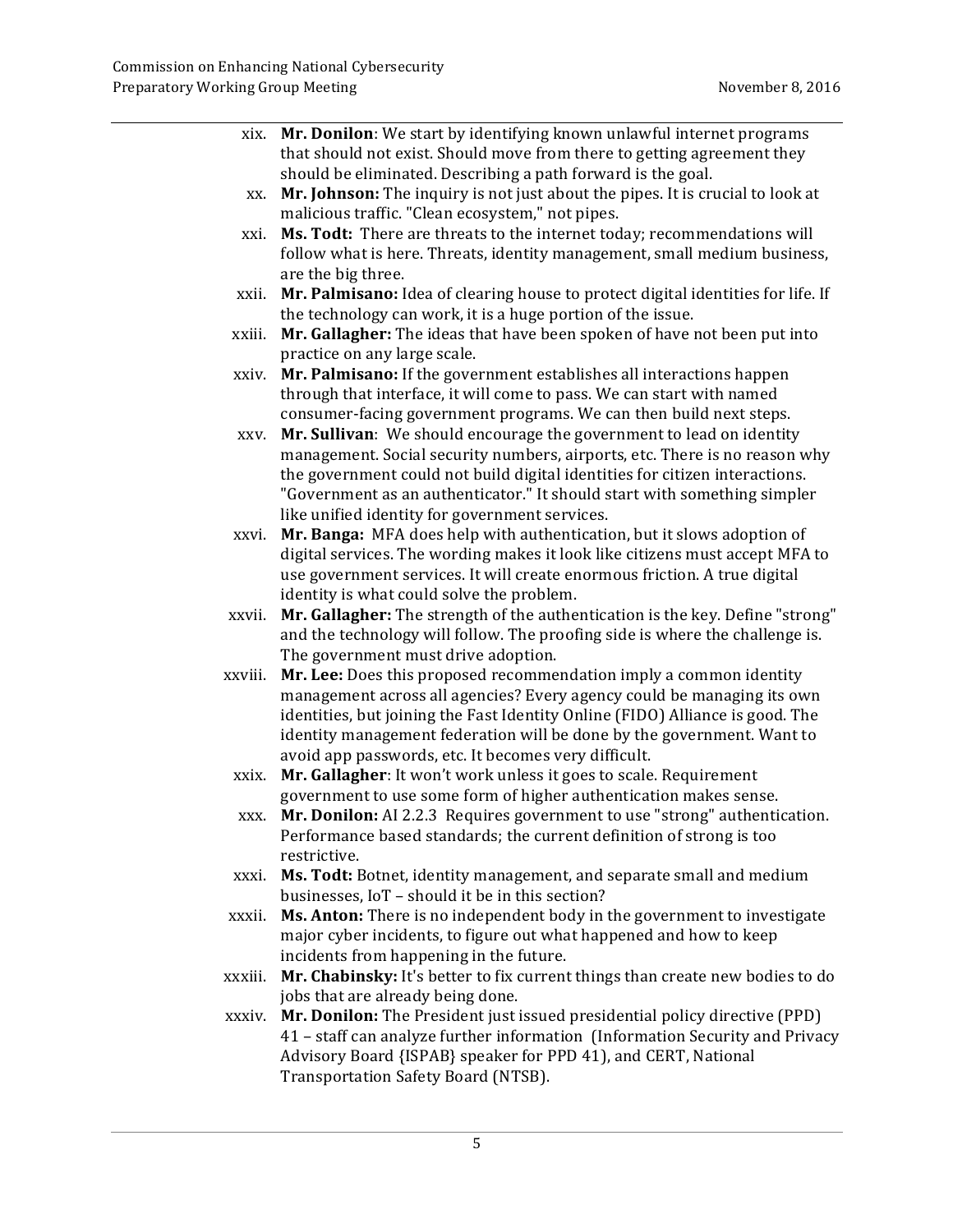|          | xxxv. Mr. Palmisano: If we use the "connected things" definition, it is implicitly in |  |  |  |  |
|----------|---------------------------------------------------------------------------------------|--|--|--|--|
|          | this section. Adding device authentication to the concept of individual               |  |  |  |  |
|          | authentication. Insurance is a means to adopting these standards.                     |  |  |  |  |
| xxxvi.   | Mr. Chabinsky: Representation and certification to get coverage.                      |  |  |  |  |
|          | Requirement to report to law enforcement when breaches happen. The NIST               |  |  |  |  |
|          | framework is one way to mandate risk management principles, but it is not             |  |  |  |  |
|          | the only way. The government should use the framework. We want to head                |  |  |  |  |
|          | to improving security.                                                                |  |  |  |  |
| xxxvii.  | Mr. Lin: We are at the start of growth in the future. Are there areas where           |  |  |  |  |
|          | cyber insurance should be required? We can observe it may be required in              |  |  |  |  |
|          | the future.                                                                           |  |  |  |  |
| xxxviii. | Mr. Palmisano: If we stick to the principles of the NIST approach, it                 |  |  |  |  |
|          | becomes accessible. There is procurement aspect for the government.                   |  |  |  |  |
| xxxix.   | Mr. Palmisano, Mr. Gallagher: Describe insurance in procurement                       |  |  |  |  |
|          | practices. As the government implements NIST principles, it will be in there.         |  |  |  |  |
|          | Those kinds of change are commercial, not regulatory. It does create large            |  |  |  |  |
|          | scale change. Strategy is become about driving its adoption. Regulatory               |  |  |  |  |
|          | harmonization is a powerful tool.                                                     |  |  |  |  |
|          | xl. Mr. Donilon: Identity management - goal major public private sector               |  |  |  |  |
|          | activity in identity management. Government to identify citizen facing                |  |  |  |  |
|          | services, and improving authentication; requiring strong authentication for           |  |  |  |  |
|          | agencies. "Strong authentication solutions." Tech path forward?                       |  |  |  |  |
|          | xli. Mr. Lin: Must stress it is not a digital national ID card.                       |  |  |  |  |
| xlii.    | Mr. Lee: There is an edgy aspect here. We can be a force for thoughtful               |  |  |  |  |
|          | intervention in these areas.                                                          |  |  |  |  |
| xliii.   | <b>Imperative three - Internet of Things</b>                                          |  |  |  |  |
|          | 1. NIST standards for IoT devices. Oversee adoption of standards by                   |  |  |  |  |
|          | IoT manufactures. Also labelling aspect (IoT, UL)                                     |  |  |  |  |
|          | 2. Perhaps the sense of urgency in this area was not captured in the                  |  |  |  |  |
|          | draft. Mr. Potter wrote a paper on weaponization of the internet, and                 |  |  |  |  |
|          | changing default user names and passwords. These aspects should                       |  |  |  |  |
|          | be included in terms of liability and balance between manufacturers                   |  |  |  |  |
|          | and consumers.                                                                        |  |  |  |  |
|          | Ms. Anton: Consumers do not need to understand the<br>3.                              |  |  |  |  |
|          | implementation of the IoT. There is still a lot of burden on end users,               |  |  |  |  |
|          | as opposed to engineers. Understanding standards will take longer,                    |  |  |  |  |
|          | but there is education that can take place.                                           |  |  |  |  |
|          | Mr. Gallagher: Two distinctions - scale and primitive state of many<br>4.             |  |  |  |  |
|          | of these devices, the idea of a standard of care for these devices. Also,             |  |  |  |  |
|          | the IoT that controls things, such as medical devices - these devices                 |  |  |  |  |
|          | do things that have kinetic effects. Should attach liability where the                |  |  |  |  |
|          | kinetic function lies.                                                                |  |  |  |  |
|          | Mr. Lin: Because something is connected, it is not exempt from<br>5.                  |  |  |  |  |
|          | liability. The report does not actually say this. There are exemptions                |  |  |  |  |
|          | for IT companies.                                                                     |  |  |  |  |
|          | Mr. Lee: These are relevant issues, and could be included in the<br>6.                |  |  |  |  |
|          | sections where baseline standards are. The process for determining                    |  |  |  |  |
|          | these standards, should consider these ideas. Passwords stick out in                  |  |  |  |  |
|          | a way in the list of vulnerabilities. There are many types of                         |  |  |  |  |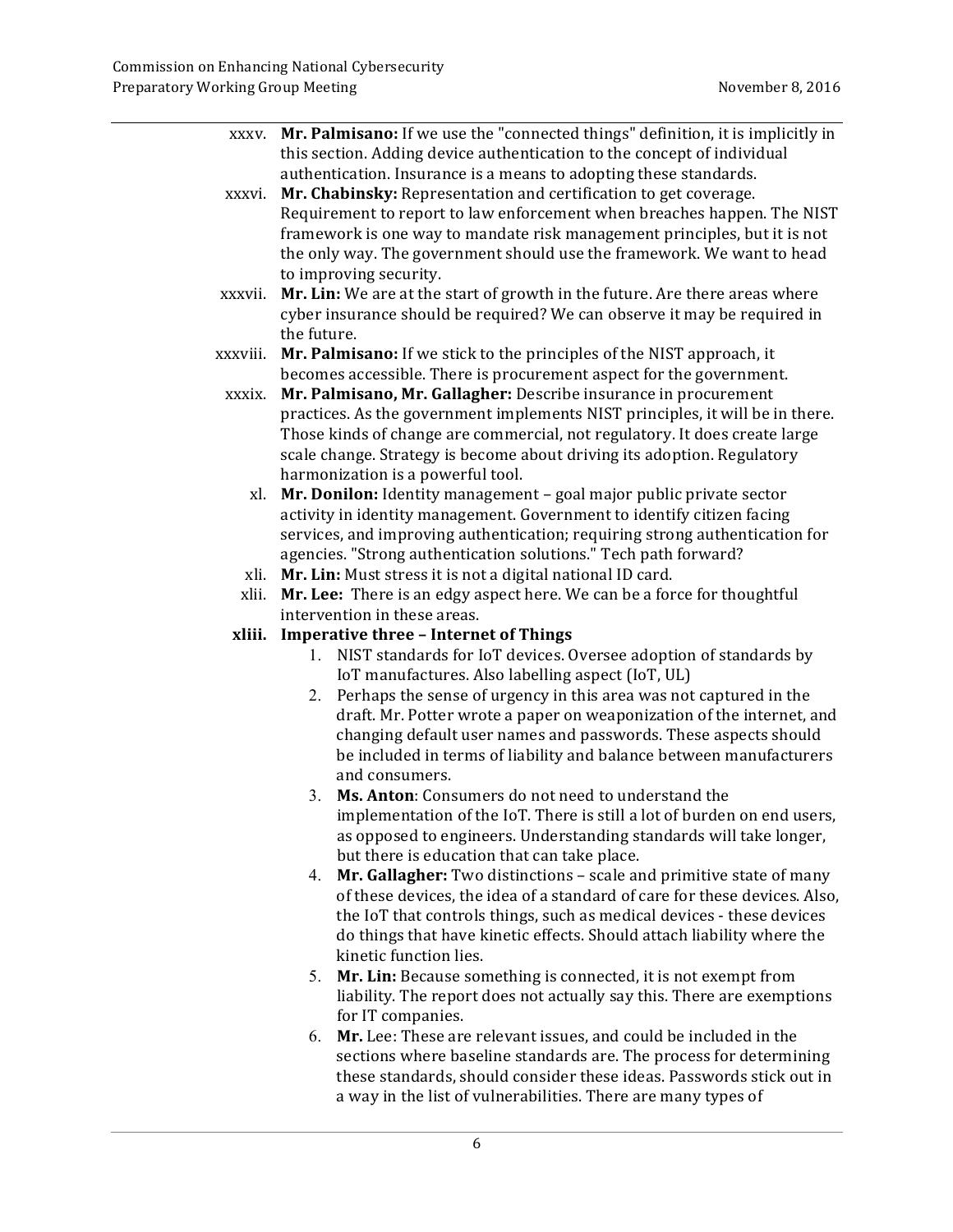vulnerabilities. It is a moving target. We are not recommending or requiring any update capability for connected devices.

- 7. Ms. Todt: Is there a broader principle at play we can apply here? We can determine the language, if there is agreement on the approach.
- 8. **Ms. Anton:** In terms of proposing to increase funding over the next ten years - how were funding numbers arrived at? The numbers came from the Office of Science and Technology Policy (OSTP) based on their current funding. They were estimating scale of budget for a 10 to 20 year time frame. Should we make comparison of spending between US and other countries? It is difficult to get R&D cybersecurity numbers.
- 9. Mr. Donilon: We are attempting to identify what will make inherently secure systems.
- 10. Ms. Anton: Do we need to rationalize the number of dollars we present?
- 11. **Mr.** Donilon: Probably not. Can we phrase in more moonshot language?
- 12. Mr. Gallagher: We should be wary of setting research goals. We can comment on more specific things: the capacity argument symptoms of underinvestment in cybersecurity R&D. It should not be tied to any particular moonshot. If there are identifiable gaps, we can speak about those without impinging on existing R&D agendas. Agendas should be set by research organizations, not the commission. In traditional R&D, government does basic and private sector does the translation. There is a third part. There are times when the government use has a direct role in the process. Cybersecurity is one of those areas. It plays into the capacity argument. What is missing is a technology agenda, driven out of the government's need.
- 13. Mr. Alexander: Separate out classified. How do we look at the long term issues, including identity management?
- 14. **Mr. Lin:** We need to make sure these things are not seen as separate. We know a lot about how to do things, we need to do them. It goes back to incentives. Getting us to do what we already know how to do is important. The major improvement will not come from new programs.
- 15. **Mr. Gallagher:** We need an R&D to focus on integrating technologies.
- 16. Mr. Palmisano: It means system level thinking and design. We can solve many problems this way. The scientific community should establish the agenda.
- 17. Mr. Donilon: The section describes a system project. Can we bring in the idea to design for security from the beginning? We then have the opportunity to really improve security.
- 18. Mr. Gallagher: We need to be sure we don't say this is the R&D agenda.
- 19. Mr. Lin: We should add the need of system development as context.
- 20. Mr. Gallagher: Capacity, tech transfer, government should add system integration in the narrative.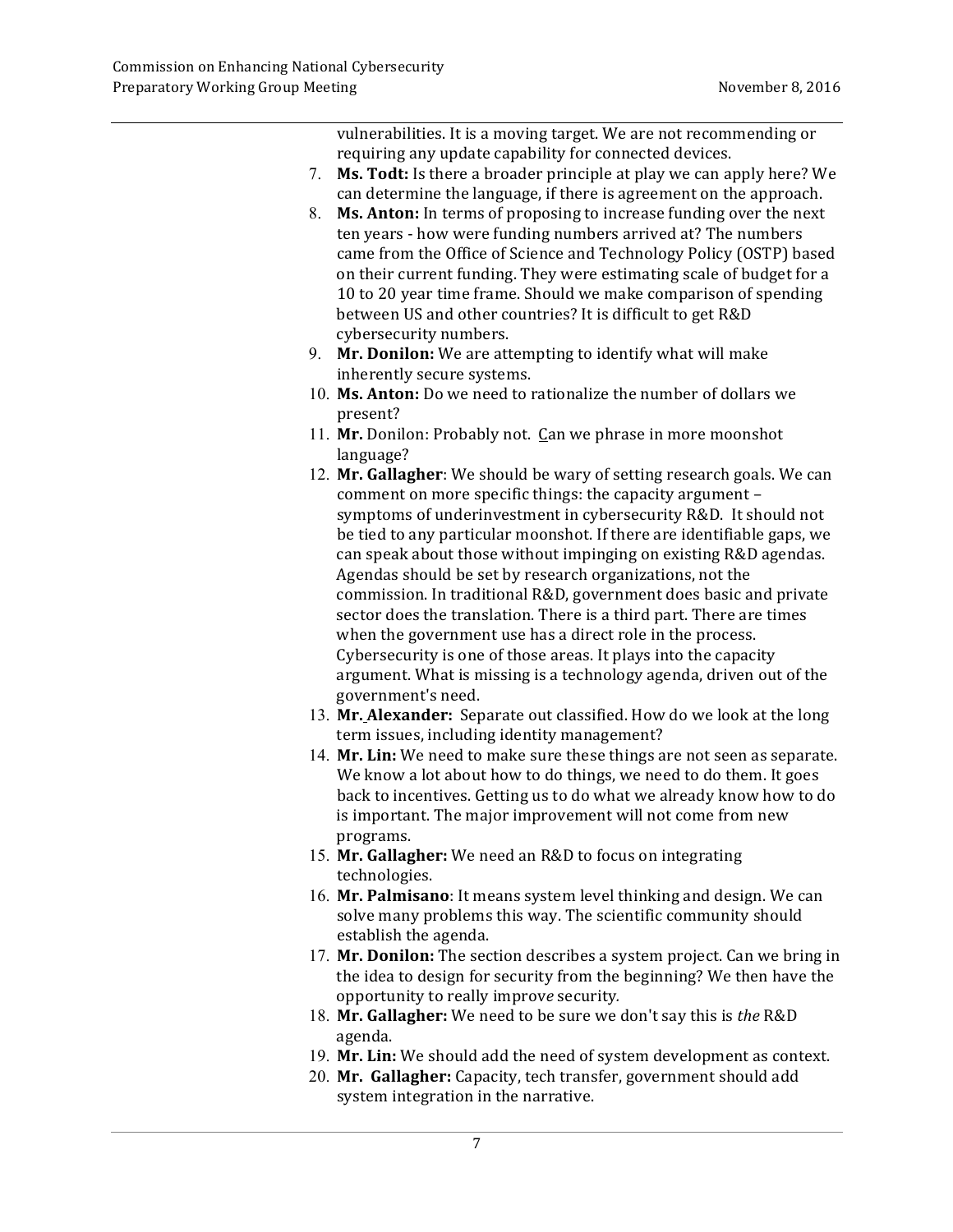- 21. **Mr. Gallagher:** Is there an arena of learning for connected devices? Is there any anticipatory things we can do?
- 22. Mr. Lee: Heard three things from manufacturers one, being able to update; consumers are not motivated to buy or look for updated products, so we are not motivated to produce them; regulation is not a good idea.
- 23. Mr. Lin: If the commission agrees, if it is determined something is not working, then should possibly go to regulation.
- 24. Mr. Gallagher: Regulations are fragmented. If regulators develop regulations on their own it will not work. There must be a core set of practices. This element must be present. We must be aware of how it unfolds. Whatever it is, it must be muscular.
- 25. **Mr. Chabinsky:** Regulatory bodies should be assessing utilization now.
- 26. **Mr. Gallagher:** Guidance on desired outcomes If there is not compliance, recommend regulation.
- 27. **Mr. Chabinsky:** Much of the activity we want to see is in unregulated industry. Could use the term "mandate" for unregulated sectors.
- 28. **Mr. Donilon:** Some proposed recommendations are different ideas. Health and safety regulators should see this as a problem, and not be held back from starting to work on solutions. We don't want to stop the current regulatory system from working. We need to encourage adoption of these other practices.
- 29. **Mr. Gallagher:** If we are looking at connected devices, is it not saying all devices must be regulated? Not necessarily. There are standards for some things.
- 30. Mr. Lee: It is one of the toughest issues for us.
- 31. **Mr. Gallagher:** Careless language in this section will have big consequences. In areas where there is consumer harm potential, we are in pretty good shape. There must be risk based assessments.
- 32. **Mr. Chabinsky:** Minimum function as a design property; categorization of consumer device.

### **xliv. Consumer**

- 1. Two proposed recommendations in this section: Labelling and usability. Labeling cross-references to connected devices. Has awareness and consumer bill of rights.
- 2. Mr. Palmisano: Raise awareness within the technology itself. We can create the opportunity with in the recommendation itself to allow development of these technologies. "Security awareness by design" is a good recommendation.
- 3. **Ms. Anton:** FTC enforces unfair or deceptive actions. Companies  can sidestep these. *(Identified other language issues to work on with staff).*
- 4. Mr. Lin: Is the bill of rights aspirational? (Commissioners agreed yes).
- 5. **Ms. Anton:** Was the whole idea of a rating system replaced by a label? Yes. The label provides information. The rating system gives means of comparison. Confirm the use of both with Mudge and Sara. Is mandatory disclosure being considered? Mandatory disclosure is a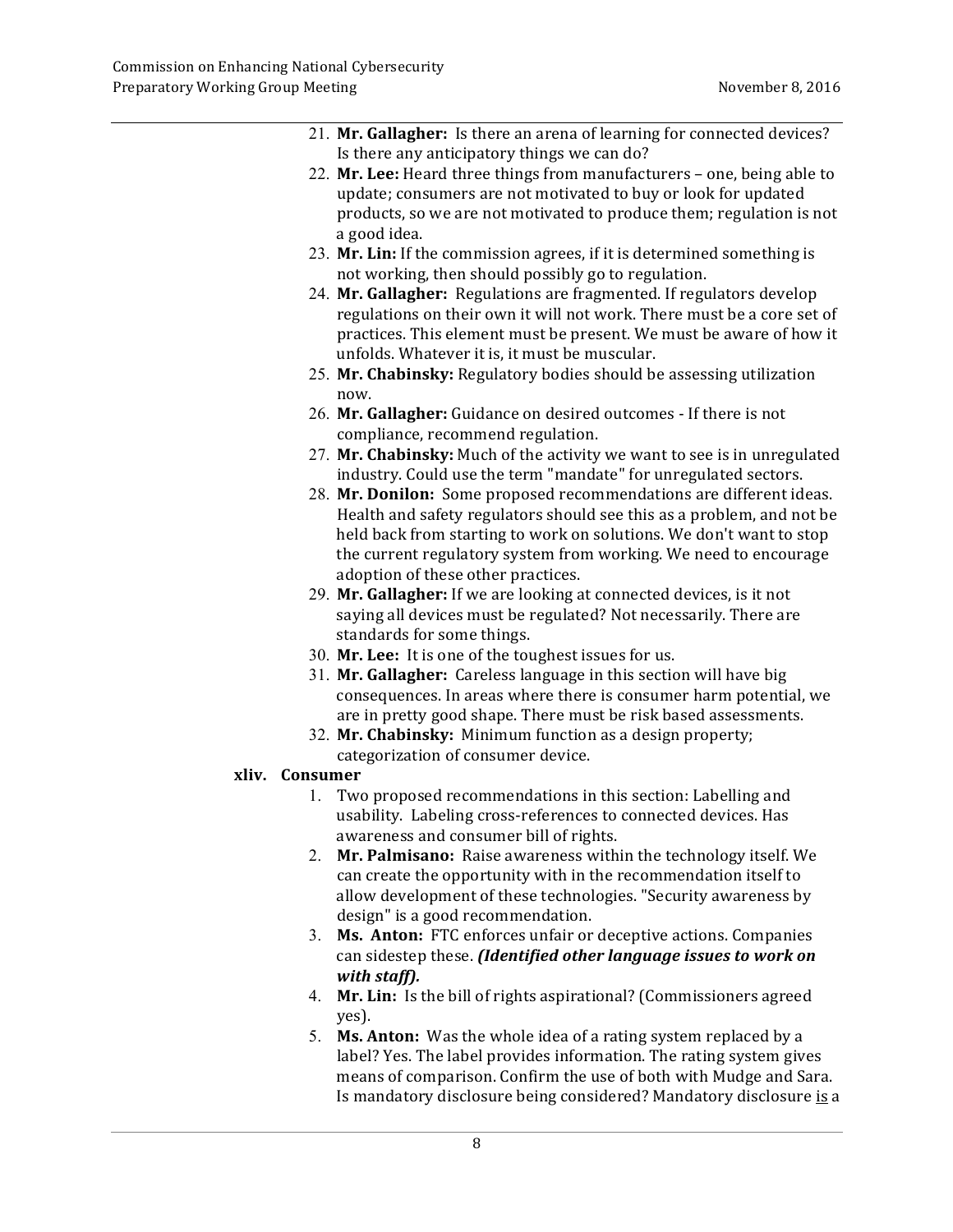company process. Rating on software security products, provided as self-certification. We should confirm the language.

- 6. **Mr. Sullivan:** The recommendation seems wishy-washy with the organization not being identified. Consumer Reports model is familiar to most people. It gives greater comfort level. Language will be added.
- 7. **Mr. Lee:** It is indirect.
- 8. **Mr. Sullivan:** What is the role of the next administration here? Self- certification is the usual now.
- 9. **Ms. Todt:** We can revise language of the label to get the right language. Could cite Mudge as an example, and welcome others.
- 10. **Mr. Gallagher:** We have talked about this as a consumer section. It might be where a general education could be called for. Also, privacy framework could be built up. Some of the other things in the report could fit in this imperative.
- 11. Government there are things the government can do to fix itself. Two pieces to present. Potential recommendations – government as role model. Second builds on cybersecurity framework.
- 12. Mr. Alexander: Several issues in this part: Separate operations from mission; clarify roles in government; industry is more confused with government roles; people confuse response with defense. There is no plan that integrates industry and government response. One reason is that we don't understand what the government roles are. The commission must address preparedness in this area. Mr. Gallagher's description helps speak to the role of government.
- 13. Mr. Sullivan; There should be an agency in the government to work on prevention.
- 14. **Mr. Palmisano:** Could create agency, have it report to DHS.
- 15. **Mr. Gallagher;** When we look at the mission side, we have to talk about what happens. The report needs a strong recommendation about it.
- 16. Mr. Alexander: It comes back to clarification of roles. Not everyone understands who responds when, and how it is differentiated. The question is do we organize differently than we do today. The question is how to do it. We have the National Guard for state, local, tribal and territorial (SLTT). We gain more by unity of effort, than with so many pieces that no one understands.
- 17. **Mr. Donilon:** In regards to a new agency Can one agency have civilian and military in the same? It is a difficult thing. It isn't legal today, and could be a bridge too far.
- 18. **Mr. Alexander:** There are a series of issues that impact ability to do missions in cyber.
- 19. Mr. Gallagher: We may not want to make a recommendation, but speak to the current situation. PPD-41 deals with incident response and prevention. Consolidating capabilities is the challenge. Ensuring accountability is also a challenge. Agencies don't tell each other what to do. The White House giving direction works. Issues are broader than CISO responsibilities.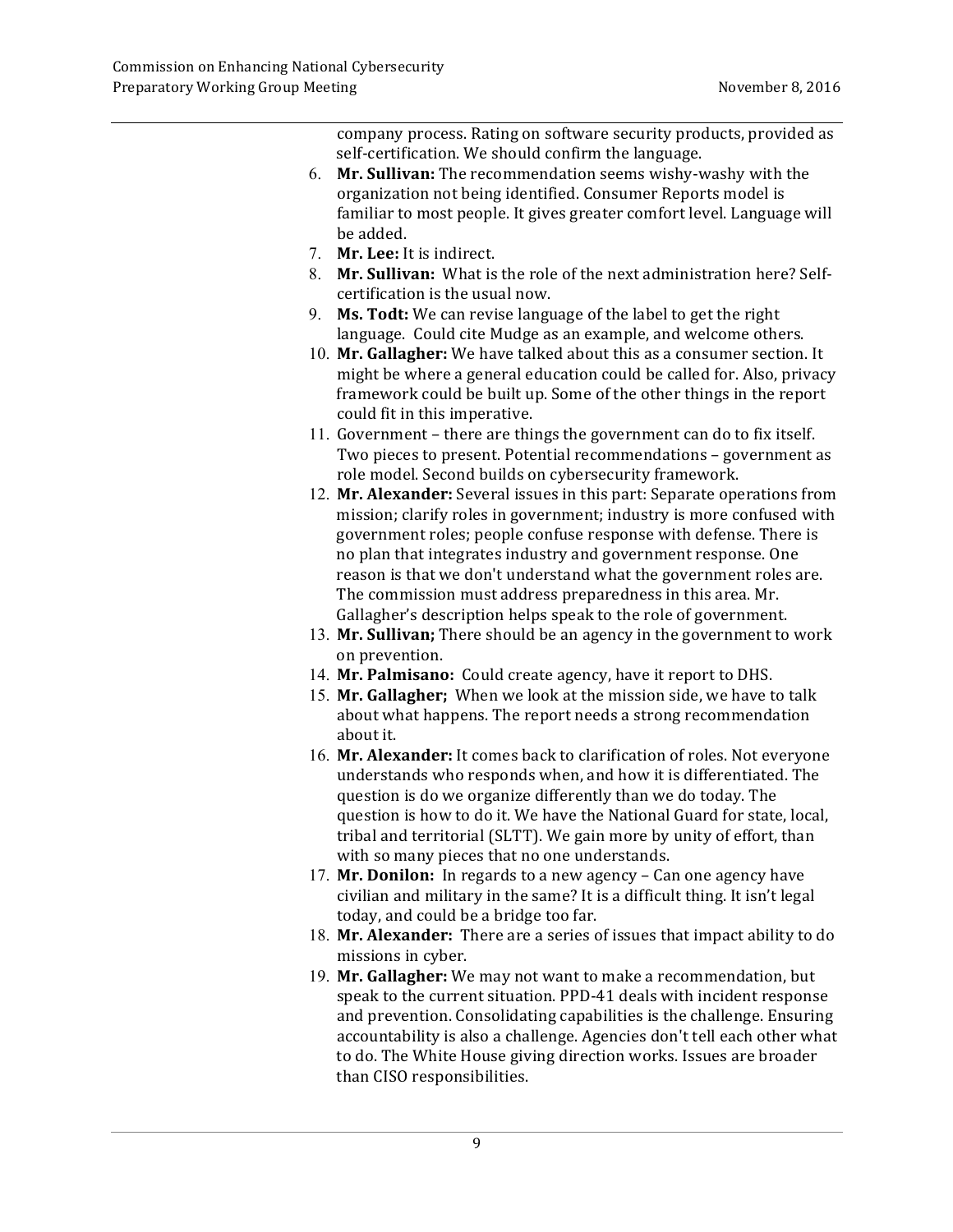| 20. Mr. Gallagher: The problem is not lack of authority; it is confusion |
|--------------------------------------------------------------------------|
| on authority. Use of information security technologies cannot be         |
| separated from mission. It is not a structural problem, it's a           |
| leadership problem.                                                      |

- 21. Mr. Lee: It seems cyber operations and missions will become an increasingly consuming part.
- 22. Mr. Gallagher: There are multiple functions that all have to build capacity, and there must be an effective interagency process to make things works.
- 23. Mr. Gallagher: There is uneven capacity. DHS has insufficient capacity for their mission. There is another set of issues that are in the mix. Many other agencies use information as well.
- 24. Mr. Gallagher: We are managing to requirements, instead of managing risk. I would not argue for a central budget. If we integrate risk, then integrate management. Capital expenditures, need to become operational expenditure. Repair is better than refresh.
- 25. **Mr. Alexander:** We do need to clarify roles and responsibilities. We may need assistance from the next administration.
- 26. **Mr. Donilon:** Develop mission statement for the civilian agencies, with some responsibilities defined. How do priorities get set?
- 27. Mr. Gallagher: Integrate NIST framework into what the agencies are doing. Accountability happens now, but cyber is not part of it yet. Orders come from different places, with insufficient budget to do either. The framework allows movement from simply following rules, to being innovative. It is true the government has largely ignored the NIST framework. It is a different way to manage risk. Initially there could be a basic measurement process. The evaluation process for mission is done through OMB process currently.
- 28. Mr. Alexander: Security functions are typically risk managers, not builders.
- 29. **Ms. Todt:** Staff can work with Pat on language for joint, deliberate  planning, precision on roles and responsibilities.
- 30. Mr. Lin: There's a paper on why there is inactivity in the government from Mr. Gallagher. Can it be referenced in the report?
- 31. **Ms. Todt:** We will make sure the content is in the current report.
- 32. There is no manager for operations at agencies. Appropriate people can report, including cyber.
- have been abstract, but it may have helped to resolve questions we are currently discussing. A defined architecture can help people understand functions. Staff will work with Mr. Gallagher on 33. Mr. Lee: Architecture - Mr. Alexander's discussion - the concept may language.

#### **xlv. Workforce**

- 1. One recommendation for national workforce, and one for government workforce.
- 2. The primary recommendation is to address gaps through surge, while the rest develops.